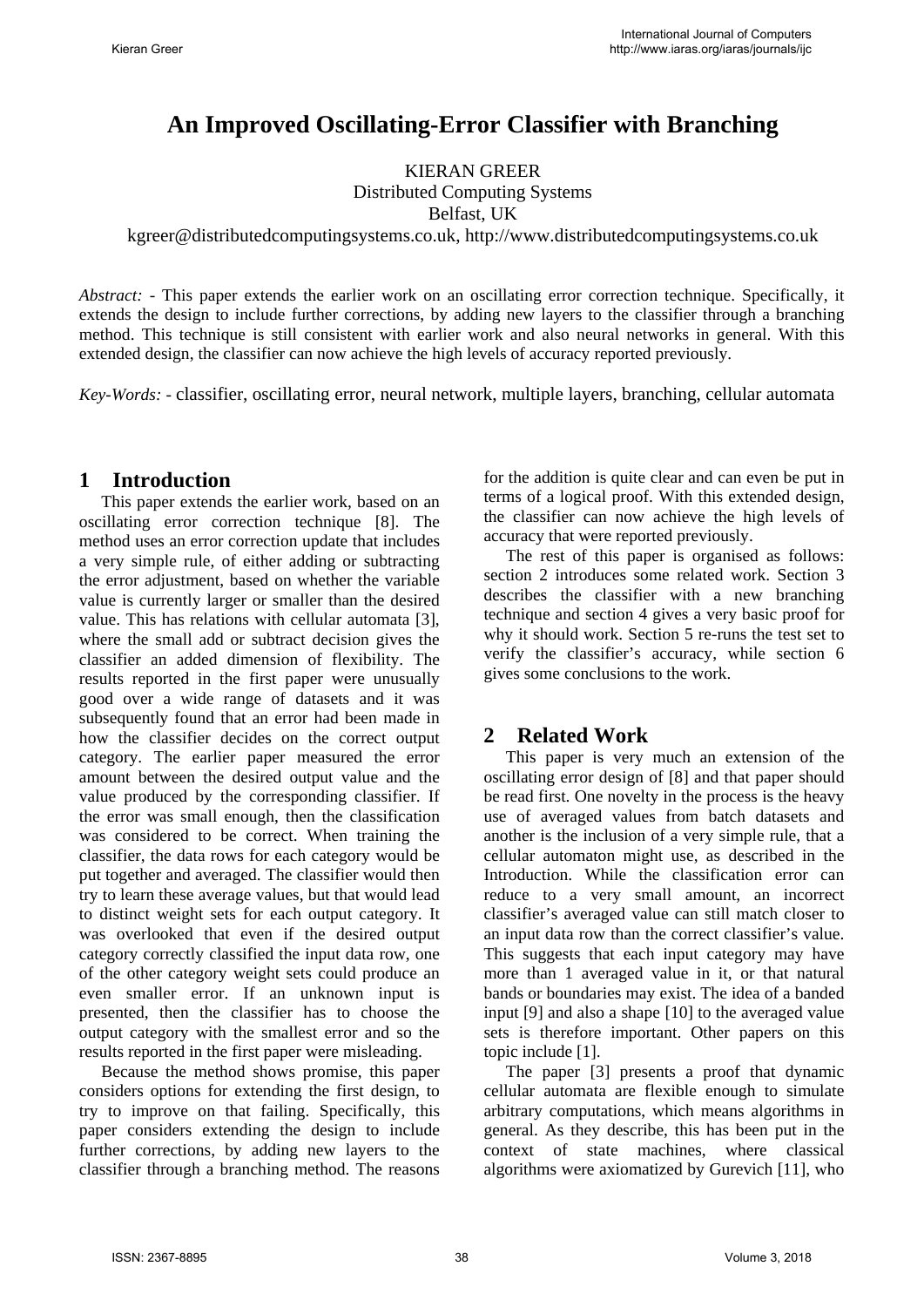also showed that a simple, generic model of computation, called abstract state machines (ASMs), suffices to emulate state-for-state and step-for-step any ordinary (non-interactive, sequential) algorithm. Their proof and general theory could be of interest, but this paper is more concerned with a specific process for categorical classification, albeit one that also exhibits a high level of genericity.

Another interesting fact could be the parallelization of the algorithm. Each classifier is mostly self-contained without too much interaction with the other classifiers. That should make it easier to parallelise the algorithm ([17], for example).

# **3 Extending the Classifier with Dataset Branching**

As is typical with neural networks, one option would be to add new levels or layers to the classifier, to continually refactor the feature set. The first level is what was described previously [8], but in this paper, separate classifiers are used to classify each distinct category and so weight sets are not recombined between each matrix phase. The dataset is therefore split into groups for each distinct category and the data row values averaged. There are *x* classifiers in the first level, one for each category. They are trained to reduce the error for the averaged row values of their category only. The whole train dataset is then passed through all of the classifiers and each produces an error for each data row. After this test phase, there is a list of data rows that each classifier has produced the smallest error for, with relation to its own category. Most of the rows would be for the correct category group, but some would be for other classifier groups. The extension here is therefore to add a new level to the classifier, to refine it with respect to the incorrectly classified data rows.

The second level therefore uses a subset of the whole dataset that is specifically only the data rows that the first level classified as closest. It is a whole new layer however, with classifiers for each category of data row that it is currently best at classifying. The second level takes the input subset and re-classifies it to correctly recognise the data rows in each category. For the classifier's own category, this is probably almost the same as for the first level. For any categories it incorrectly classified, there are new classifiers in the layer to reclassify those rows. One thing to note might be the following: the classification for the incorrectly selected rows in the first level needs to be more accurate in the second level, and so the classifier needs to continue to classify more accurately each level, but the dataset size would continue to reduce.

Using the classifier is then automatic. When passed a data row for classification, each classifier in the first level produces an error with respect to its own category. Select the classifier with the smallest error. If it has a second level, then pass the second level the data row. For its own category, the second level is essentially the same, but it can produce a different result for the other category groups. Repeatedly select the classifier with the smallest error and if it has a next level go to that. If it does not, then the category of the current classifier is the final result. The schematic of Figure 1 shows the classification process, where a new layer has been added to a classifier that has incorrectly classified part of a different category group.

## **4 Proof**

With this branching technique, there is also a filtering out of the dataset rows to consider at each layer. When training, if the classifier moves to its next layer, it only needs to consider the dataset rows related with its current layer. So, when these are adjusted for incorrect categories, the consideration is for that subset only. This is a fairly basic argument for why the classifier should work. In the next layer therefore, as there is a smaller number of rows, already filtered to a particular averaged value, it should be able to classify them more accurately, because there should be less variability in them.

A new layer would use a whole new group of classifiers on the subset of data and needs to be more concerned about minor adjustments to a shape than the vertical adjustment. The most extreme case would be to split the dataset so that there is a classifier for every single data row, when it would be able to classify that with 100% accuracy. But there would then be a question about generalising. As the branching process reduces the global dataset at each stage, it is also quite stable. One small problem seems to be the fact that a set of equal (usually 0) error results can occur, when the category then has to be a choice between any of those results, but this does not happen too often.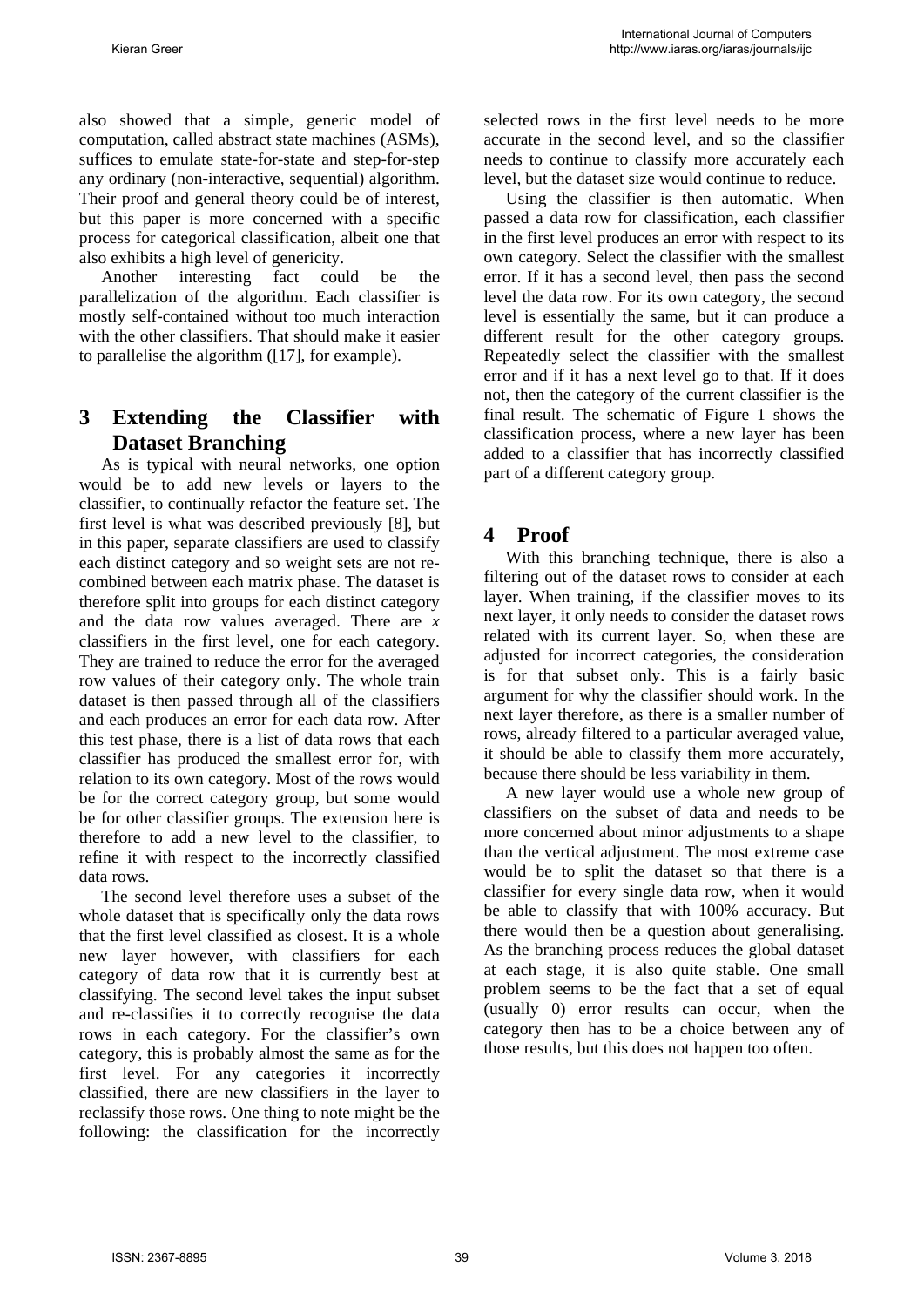

Figure 1. Schematic of the classifier in action. Phase 1 realises that classifier A also classifies part of category B better. Phase 2 then adds a new layer to layer 1 of classifier A, to correctly re-classify this problem.

### **5 Test Results**

This paper repeats the set of tests carried out in the first paper [8], to verify that the classifier can produce a high level of accuracy. Please see that paper for a more detailed discussion about the original and other researchers results. A test program has been written in the C# .Net language. It can read in a data file, normalise it, generate the classifier from it and measure how many categories it subsequently evaluates correctly. Each output category is now represented by a separate classifier. As each category is represented separately, there are two choices to what value the category should be given. It still seems preferable to give each output category a different value, but not in every case. Therefore, 3 categories would result in desired output values of 0, 0.5 and 1, even if in 3 separate classifiers. With separate classifiers, another option is to centre the category output on the value 0.5 (in the range 0 to 1). This is because the data row values can then correct to this value from above or below, by an equal amount. As this is not necessarily better, the adjustment or error correction to the output category value must have some type of distinct effect as well, or it may reflect the input averaged value in some way.

As a side note, an earlier wave shape paper [10] suggested that a vertical adjustment could be helpful in realigning the input data values to the output ones. This vertical adjustment is actually implicit in the oscillating error adjustment. It is still possible to vertically adjust after the error corrections, but it becomes negligibly small after the final error correction.

Two types of result were measured. The first was an average error for each row in the dataset, after the classifier was trained, calculated as the average difference between actual output and the desired output value. The second measurement was how many categories were correctly classified. For these tests, an error margin is not considered, but the errors of each output category are compared and the smallest one is selected.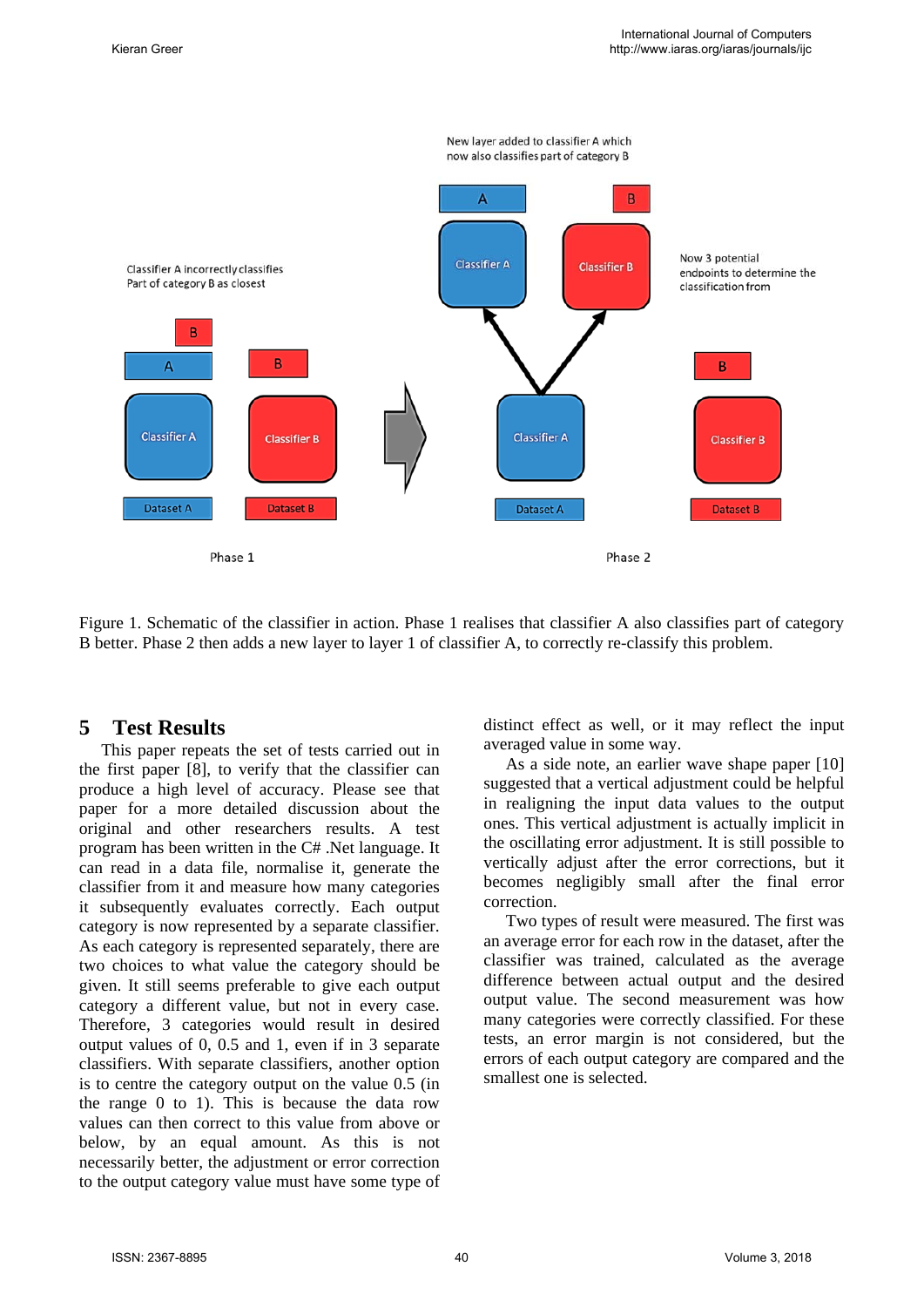#### **5.1 Benchmark Datasets with Train Versions Only**

The classifier was first tested on 3 datasets from the UCI Machine Learning Repository [18]. These are the Wine Recognition database [5], Iris Plants database [4] and the Zoo database [19]. Wine Recognition and Iris Plants have 3 categories, while the Zoo database has 7. These do not have a separate training dataset and are benchmark tests for classifiers. A stopping criterion of 10 iterations was used to terminate the tests. For the Wine dataset, the UCI [18] web page states that the classes are separable, but only RDA [7] has achieved 100% correct classification. Other classifiers achieved: RDA 100%, QDA 99.4%, LDA 98.9%, 1NN 96.1% (z-transformed data) and all results used the leaveone-out technique. So that is the current state-of-theart. Three other datasets were also tested. These were the Abalone shellfish dataset [2], the Hayes-Roth concept learning dataset [12] and the BUPA Liver dataset [15]. As shown by Table 1, for most of the datasets, the new classifier can classify to the accuracy required by these benchmark tests. The final column 'Selected Best %' lists the best results found by some other researchers.

#### **5.2 Separate Train and Test Datasets**

To better test the generalising properties of a classifier, a previously unseen test dataset can be used. Four tests that have separate train and test datasets were tried and the results, given in Table 2, are again favourable. A stopping criterion of 10 iterations was used to terminate the tests. Two of the datasets are User Modelling [13] and Bank Notes [16]. A third dataset was a heart classifier from SPECT images [14] and a fourth dataset was a letter recognition task [6]. The new version of the classifier has really only failed on the letter recognition, while the Zoo database was also worse. Both of these fared better when centring the desired output value for each separate classifier, as did the user modelling.

| <b>Dataset</b>    | <b>Average Error</b> | <b>Correctly Classified</b> | % Correct | <b>Selected Best %</b> |
|-------------------|----------------------|-----------------------------|-----------|------------------------|
| Wine              | 0.03                 | 178 from 178                | 100%      | 100%                   |
| Iris              | 0.05                 | 150 from 150                | 100%      | 97%                    |
| Zoo               | 0.02                 | 85 from 101                 | 84%       | 94.5%                  |
| <b>Abalone</b>    | 0.002                | 4093 from 4177              | 98%       | 73%                    |
| <b>Hayes-Roth</b> | 0.09                 | 130 from 132                | 99%       | 50%                    |
| Liver             | 0.04                 | 345 from 345                | 100%      | 74%                    |

| Table 1. Classifier Test results. Average output error and number of correct classifications. All datasets points |  |     |       |  |  |
|-------------------------------------------------------------------------------------------------------------------|--|-----|-------|--|--|
| normalised                                                                                                        |  | the | range |  |  |

| <b>Dataset</b>    | <b>Average Error</b> | <b>Correctly Classified</b> | % Correct | <b>Selected Best %</b> |
|-------------------|----------------------|-----------------------------|-----------|------------------------|
| UM                | 0.05                 | 138 from 145                | 95%       | 97.9%                  |
| <b>Bank notes</b> | 0.05                 | 100 from 100                | 100%      | 61%                    |
| <b>Heart</b>      | $0.08\,$             | 187 from 187                | 100%      | 84%                    |
| Letters           | 0.009                | 1207 from 4000              | 30%       | 82%                    |

Table 2. Classifier Test results. The same criteria as for Table 1, but a separate test dataset to the train dataset.

### **6 Conclusion**

This paper has extended the work reported in [8] and corrected the error in that paper, to show that the classifier can work to a very high standard. In

this paper, separate classifiers are used and trained on each category batch and so the process would branch through different classifier sets to find each result. This paper also gives a very basic proof for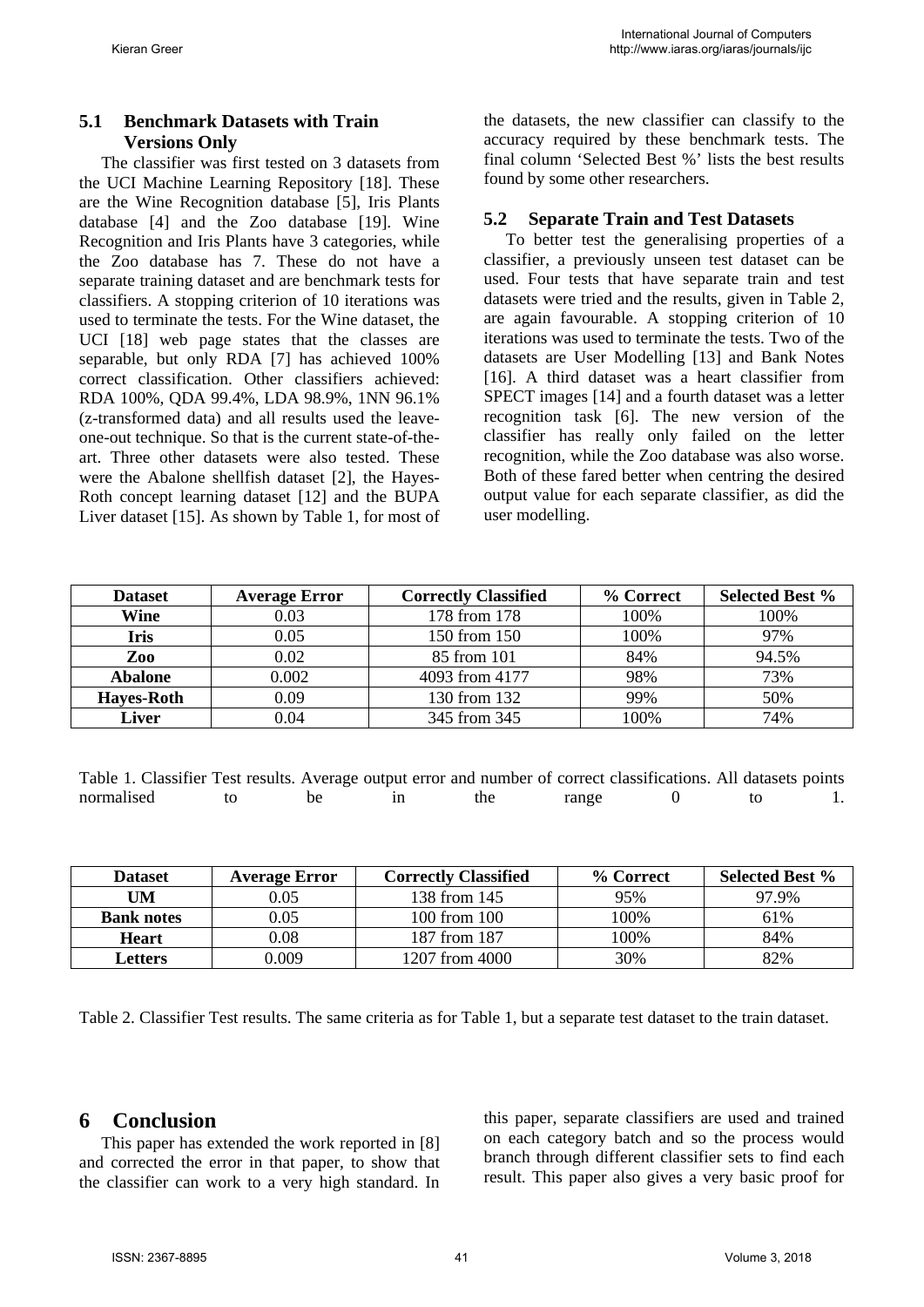why the classifier should work. The test results are almost as good as the unbeatable results of the first paper, with probably only 1 failure from that earlier test set. Are there some new best results however? The classifier is almost instantaneous. There is no complicated setup and it will always produce the same result, so this should make it an attractive option for some cases. These tests have also helped to show that a classifier selects some averaged value to represent a category. It does not select any of the data rows exactly but a distinct value somewhere in the range space of all of the data points. When a new data row is presented, it is the adjustment to this averaged value that determines what category it belongs to. In fact, generalisation could be a weakness of the method, or overfitting, because it does re-classify on smaller and smaller subsets of the data. For the letters dataset, for example, it did correctly classify 15585 of the 16000 train examples, with an average error of 0.002, but with 1038 counts coming from equal classifications. This was by far the largest equal classifications count, with other datasets producing a 0 count there. Branching appears to be the only option at the moment. Other ideas did not work as well, but this research does offer an interesting alternative to the more commonly applied approaches.

*References:* 

- [1] Akkar, H.A. and Mahdi, F.R., 2016. Evolutionary algorithms for neural networks binary and real data classification. Int J Sci Technol Res, 5(7), pp.55-60.
- [2] Asim, A., Li, Y., Xie, Y. and Zhu, Y. (2002). Data Mining For Abalone, *Computer Science 4TF3 Project*, Supervised by Dr. Jiming Peng, Department of Computing and Software, McMaster University, Hamilton, Ontario.
- [3] Dershowitz, N. and Falkovich, E. (2015). Cellular Automata are Generic, *U. Dal Lago and R. Harmer (Eds.): Developments in Computational Models 2014 (DCM 2014). EPTCS 179*, pp. 17-32, doi:10.4204/EPTCS. 179.2.
- [4] Fisher, R.A. (1936). The use of multiple measurements in taxonomic problems, *Annual Eugenics, 7, Part II*, pp. 179-188, also in *Contributions to Mathematical Statistics* (John Wiley, NY, 1950).
- [5] Forina, M. et al. (1991). PARVUS An Extendible Package for Data Exploration, Classification and Correlation. *Institute of Pharmaceutical and Food Analysis and*

*Technologies, Via Brigata Salerno*, 16147 Genoa, Italy.

- [6] Frey, P.W. and Slate, D.J. (1991). Letter recognition using Holland-style adaptive classifiers, *Machine learning*, Vol. 6, No. 2, pp. 161-182.
- [7] Friedman, J.H. (1989). Regularized Discriminant Analysis, *Journal of the American Statistical Association*, Vol. 84, No. 405, pp. 165-175.
- [8] Greer, K. (2017). A New Oscillating-Error Technique for Classifiers, *Cogent Engineering, Taylor and Francis Online*, https://doi.org/10. 1080/23311916.2017.1293480. Also available on arXiv at http://arxiv.org/abs/ 1505.05312.
- [9] Greer, K. (2015). A Single-Pass Classifier for Categorical Data, *Special Issue on: IJCSysE Recent Advances in Evolutionary and Natural Computing Practice and Applications, Int. J. Computational Systems Engineering, Inderscience*, Vol. 3, Nos. 1/2, pp. 27 - 34. Also available on arXiv at http://arxiv.org/abs/ 1503.02521.
- [10] Greer, K. (2013). Artificial Neuron Modelling Based on Wave Shape, *BRAIN. Broad Research in Artificial Intelligence and Neuroscience*, Vol. 4, Issues 1-4, pp. 20-25, ISSN 2067-3957 (online), ISSN 2068-0473 (print).
- [11] Gurevich, Y. (2000). Sequential Abstract State Machines Capture Sequential Algorithms, *ACM Transactions on Computational Logic* Vol. 1, No. 1, pp. 77 – 111, doi:10.1145/ 343369.343384. Available at http://research. microsoft.com/~gurevich/opera/141.pdf.
- [12] Hayes-Roth, B. and Hayes-Roth, F. (1977). Concept Learning and the Recognition and Classification of Exemplars, *Journal of Verbal Learning and Verbal Behavior*, Vol. 16, No. 3, pp. 321-338.
- [13] Kahraman, H.T., Sagiroglu, S. and Colak, I. (2013). The development of intuitive knowledge classifier and the modeling of domain dependent data, *Knowledge-Based Systems*, Vol. 37, pp. 283-295.
- [14] Kurgan, L.A., Cios, K.J., Tadeusiewicz, R., Ogiela, M. and Goodenday, L.S. (2001). Knowledge Discovery Approach to Automated Cardiac SPECT Diagnosis, *Artificial Intelligence in Medicine*, Vol. 23, No. 2, pp 149-169.
- [15] Liver dataset (2016). https://archive.ics.uci. edu/ml/datasets/Liver+Disorders.